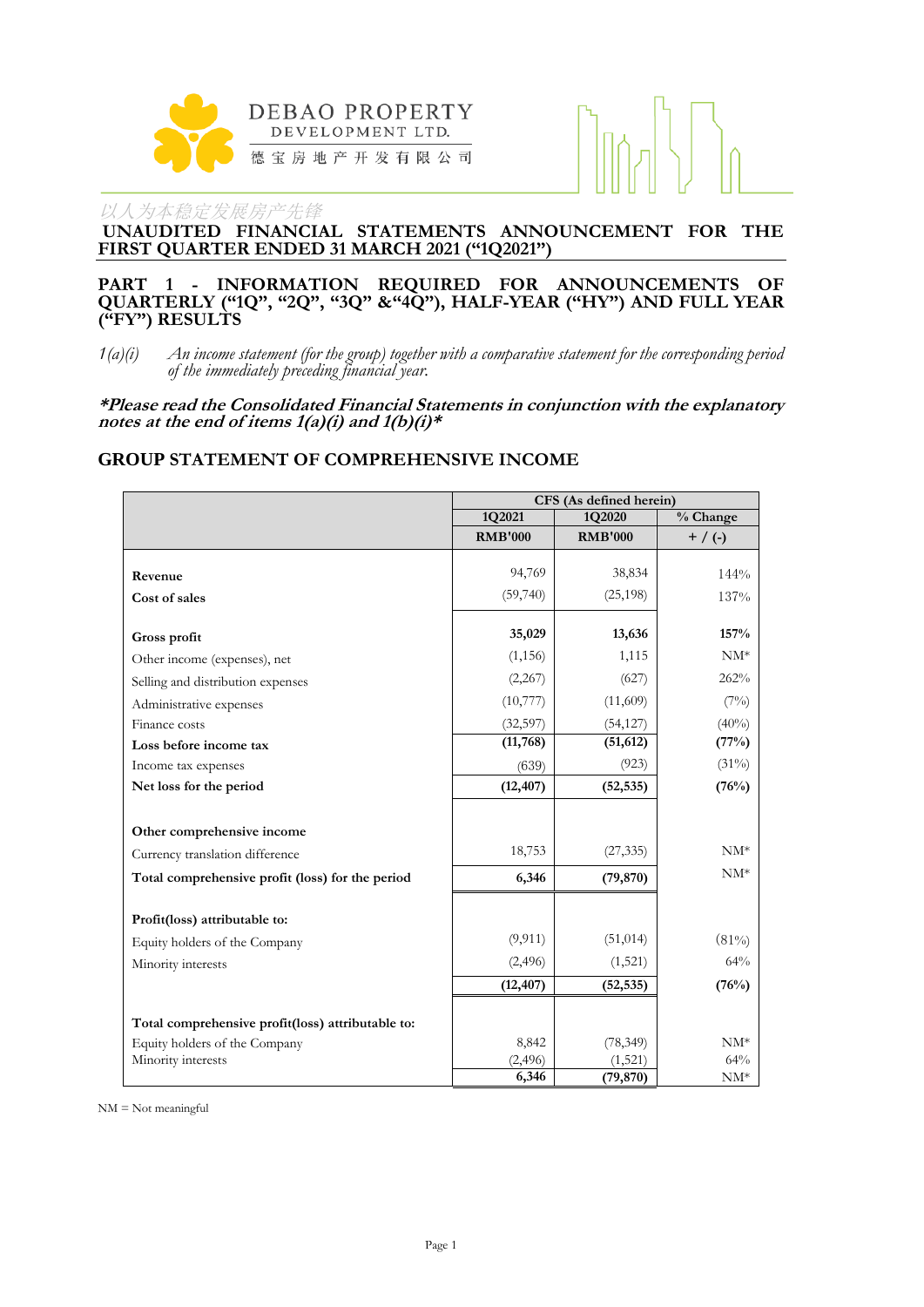

# 

以人为本稳定发展房产先锋

# *1(a)(ii) Profit before income tax is arrived at after charging/(crediting):*

|                        | 1Q2021         | 1Q2020         | $%$ Change |
|------------------------|----------------|----------------|------------|
|                        | <b>RMB'000</b> | <b>RMB'000</b> | $+$ / (-)  |
| Depreciation           | 406            | 565            | (28%)      |
| Interest expense       | 32,597         | 54,127         | $(40\%)$   |
| Interest income        | (15)           | (217           | (93%)      |
| Exchange loss / (gain) | (18, 753)      | 27,335         | $NM^*$     |

NM = Not meaningful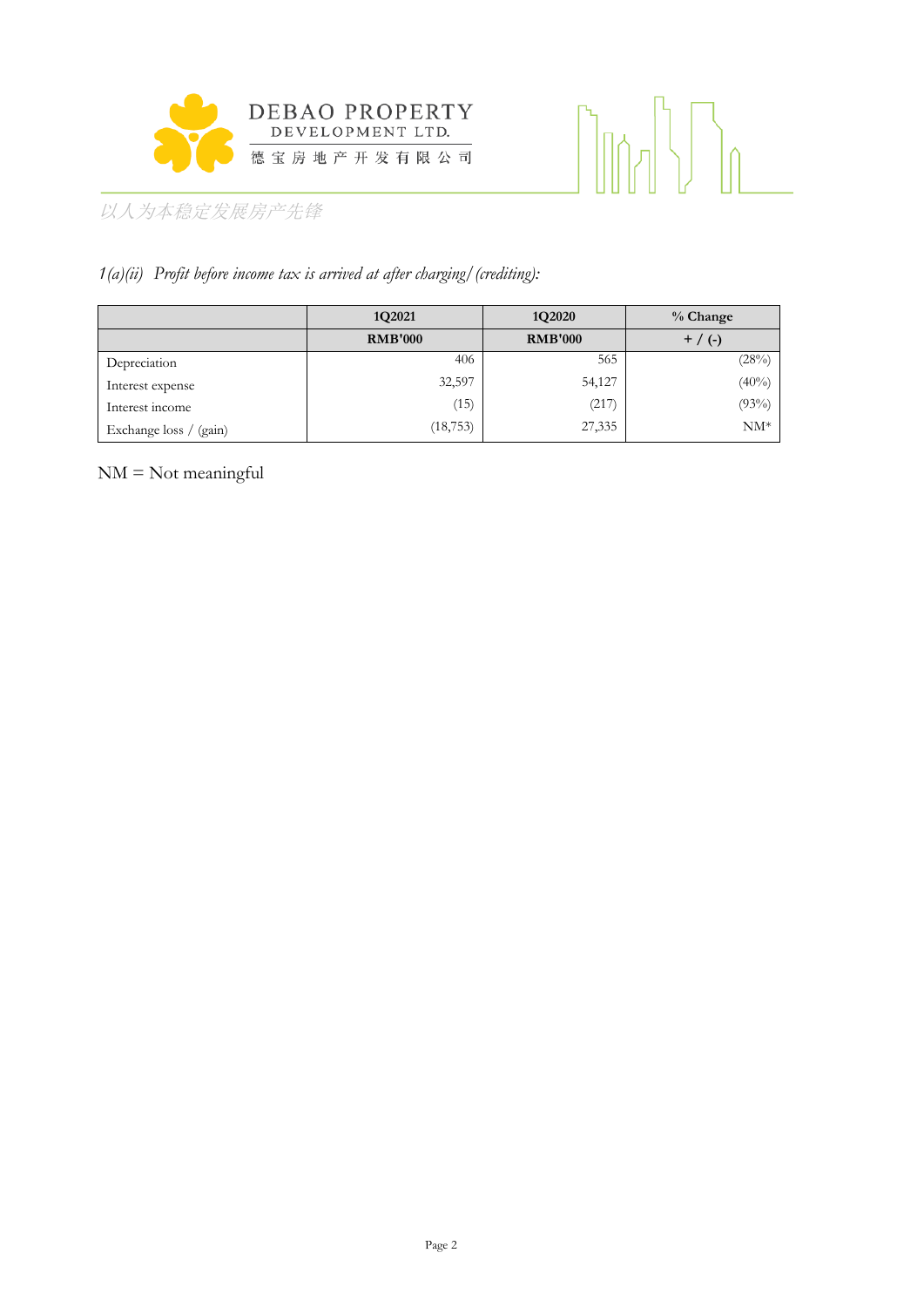



*1(b)(i) A balance sheet (for the issuer and group) together with a comparative statement as at the end of the immediately preceding financial year.*

# **STATEMENTS OF FINANCIAL POSITION**

|                                               | Group          |                |                | Company        |
|-----------------------------------------------|----------------|----------------|----------------|----------------|
|                                               | 31.03.2021     | 31.12.2020     | 31.03.2021     | 31.12.2020     |
|                                               | <b>RMB'000</b> | <b>RMB'000</b> | <b>RMB'00</b>  | <b>RMB'000</b> |
| Assets                                        |                |                |                |                |
| <b>Current assets</b>                         |                |                |                |                |
| Cash and bank equivalents                     | 20,890         | 23,759         | 25             | 26             |
| Trade and other receivables                   | 386,217        | 448,007        | 947,526        | 1,295,211      |
| Contract assets                               | 19,254         | 18,650         |                |                |
| Prepaid leases<br>Inventories                 | 81<br>270      | 81<br>264      |                |                |
| Property held for sale                        | 27,445         | 27,290         |                |                |
| Development properties                        | 1,055,410      | 1,012,904      |                |                |
| Disposal group assets classified as held-     |                |                |                |                |
| for-sale                                      | 48,735         | 48,735         |                |                |
| Total current assets                          | 1,558,302      | 1,579,690      | 947,551        | 1,295,237      |
|                                               |                |                |                |                |
| <b>Non-current Assets</b>                     |                |                |                |                |
| Prepaid leases                                | 2,143          | 3,776          |                |                |
| Property, plant and equipment                 | 12,955         | 13,828         |                |                |
| Investment properties                         | 2,192,532      | 2,193,674      |                |                |
| Investment in an associate                    | 45             | 45             | $\ast$         |                |
| Financial asset, FVOCI                        |                |                |                |                |
| Deferred tax assets                           | 19,017         | 19,017         | $\ast$         | $\ast$         |
| Total non-current assets                      | 2,226,692      | 2,230,340      |                |                |
| <b>Total assets</b>                           | 3,784,994      | 3,810,030      | 947,551        | 1,295,237      |
| Liabilities and shareholders' equity          |                |                |                |                |
| <b>Current liabilities</b>                    |                |                |                |                |
| Bank and other loans                          | 1,367,504      | 1,342,577      |                |                |
| Trade and other payables                      | 706,905        | 721,869        | 14,864         | 358,664        |
| Lease payables                                | 37,223         | 36,446         |                |                |
| Contract liabilities                          | 99,921         | 99,921         |                |                |
| Provisions                                    | 91,064         | 96,311         | 83,050         | 83,868         |
| Tax payables                                  | 122,874        | 122,645        | 33,170         | 33,645         |
| Liabilities directly associated with          |                |                |                |                |
| disposal assets classified as held-for-sale   | 46,735         | 46,735         |                |                |
| Total current liabilities                     | 2,472,226      | 2,466,504      | 131,084        | 476,177        |
| <b>Non-current liabilities</b>                |                |                |                |                |
| Bank and other loans                          | 327,283        | 356,986        |                |                |
| Long term payables                            | 185,438        | 155,277        |                |                |
| Deferred tax liabilities                      | 283,689        | 283,746        |                |                |
| Total non-current liabilities                 | 796,410        | 796,009        | $\overline{a}$ |                |
|                                               |                |                |                |                |
| Shareholders' equity                          | 516,357        | 547,517        | 816,467        | 819,060        |
| Total liabilities and Shareholders'<br>equity | 3,784,994      | 3,810,030      | 947,551        | 1,295,237      |

\* Less than RMB 1,000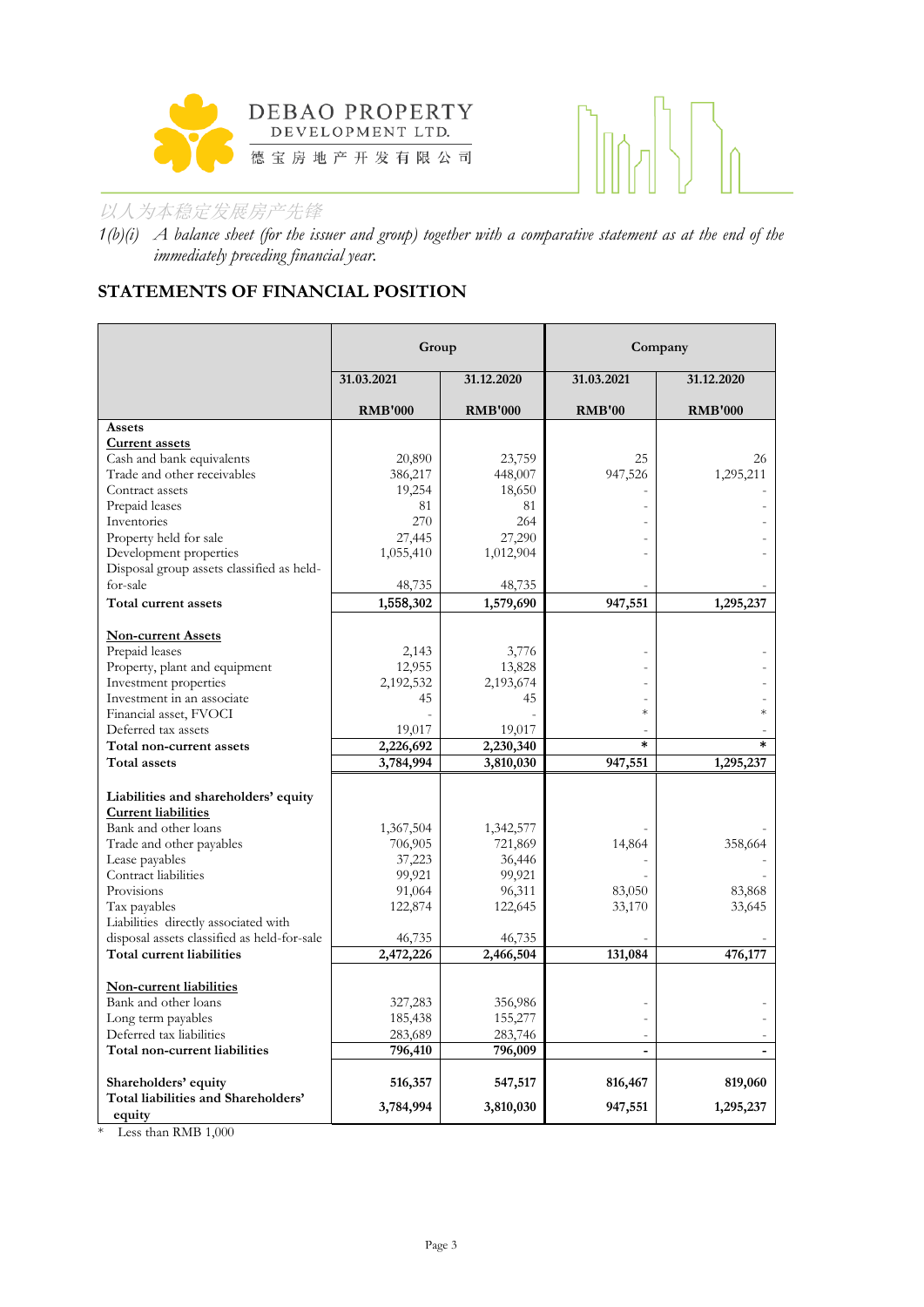

# 

# 以人为本稳定发展房产先锋

# *1(b)(ii) Aggregate amount of group's borrowings and debt securities*

|                                                     | <b>Group CFS</b> |                |  |
|-----------------------------------------------------|------------------|----------------|--|
|                                                     | 31.03.2021       | 31.12.2020     |  |
|                                                     | <b>RMB'000</b>   | <b>RMB'000</b> |  |
| Amount repayable in one year or less, or on demand: |                  |                |  |
| Secured                                             | 1,367,504        | 1,342,577      |  |
| Sub-total (1)                                       | 1,368,583        | 1,342,577      |  |
|                                                     |                  |                |  |
| Amount repayable after one year:                    |                  |                |  |
| Secured                                             | 327,283          | 356,986        |  |
| Sub-total $(2)$                                     | 327,283          | 356,986        |  |
|                                                     |                  |                |  |
| Total debt $(1)+(2)$                                | 1,694,787        | 1,699,563      |  |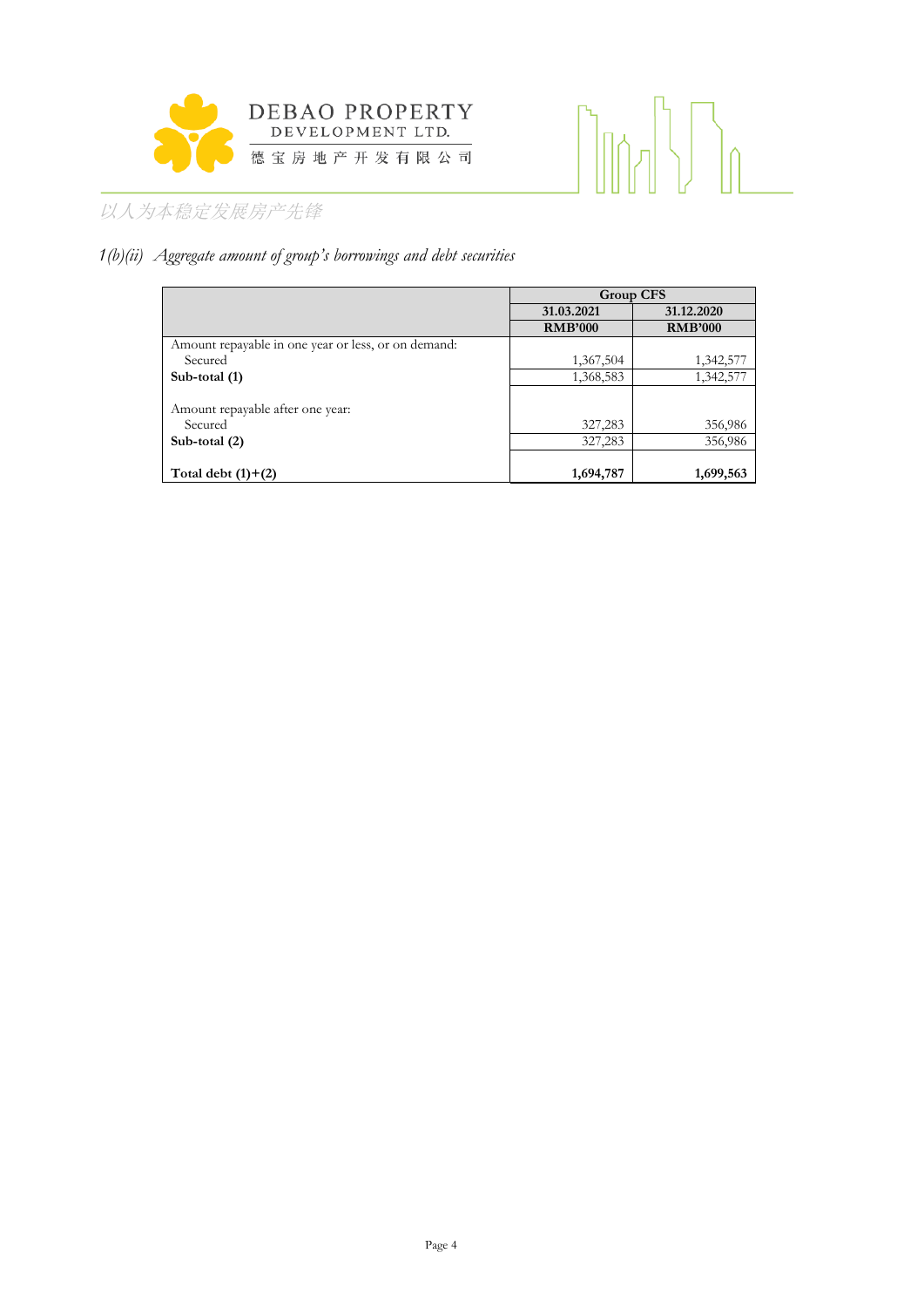

*1(b)(ii) Aggregate amount of group's borrowings and debt securities (continued)*

The following loans are still outstanding:

# **(a) Bank loans**

- 1. Loans from a lender amounting to RMB 22,900,000 (2020: RMB 22,900,000) with an effective interest rate at 8.5% (2020: 8.5%) per annum, is secured by property, plant and equipment and investment properties, restricted cash and cash equivalents and repayable in 2021.
- 2. Loans from a lender amounting to RMB 33,000,000 (2020: RMB 34,000,000 ) with an effective interest rate at 5% (2020:34,000,000) per annum, is secured by investment properties and repayable in 2022.
- 3. Loans from a lender amounting to RMB 330,044,850 (2020: RMB 335,616,000) with an effective interest rate at 5.635% to 7.35% (2020: 5.635% to 7.35%) per annum, is secured by a shareholder of the Group and its subsidiaries, land use rights of the Group, property, plant and equipment and investment properties and repayable in 2032 to 2036.
- 4. Loans from a lender amounting to RMB 15,000,000 (2020: RMB 15,000,000) with an effective interest rate at 4.35% (2020:4.35%) per annum, is secured by investment properties and repayable in 2021.
- 5. Loans from a lender amounting to RMB 3,420,000 (2020: 3,510,000) with an effective interest rate at 5.8% (2020: 5.8%) per annum, is secured by commercial bills and repayable in 2030.
- 6. Loans from a lender amounting to RMB 23,510,000 (2020: Nil) with an effective interest rate from 4.35% to 8% (2020: Nil) per annum, is secured by property, plant and equipment and investment properties, restricted cash and cash equivalents and repayable in 2022.

### **(b) Other loans**

1. Loans from a lender amounting to RMB 979,815,000 (2020: RMB 979,815,000) with an effective interest rate  $6\%$  (2020: 13.00%) per annum and are secured by a shareholder of the Group and its subsidiaries, properties held for sale, development properties, land use rights of the Group and investment properties .

\*Please refer to point 8 below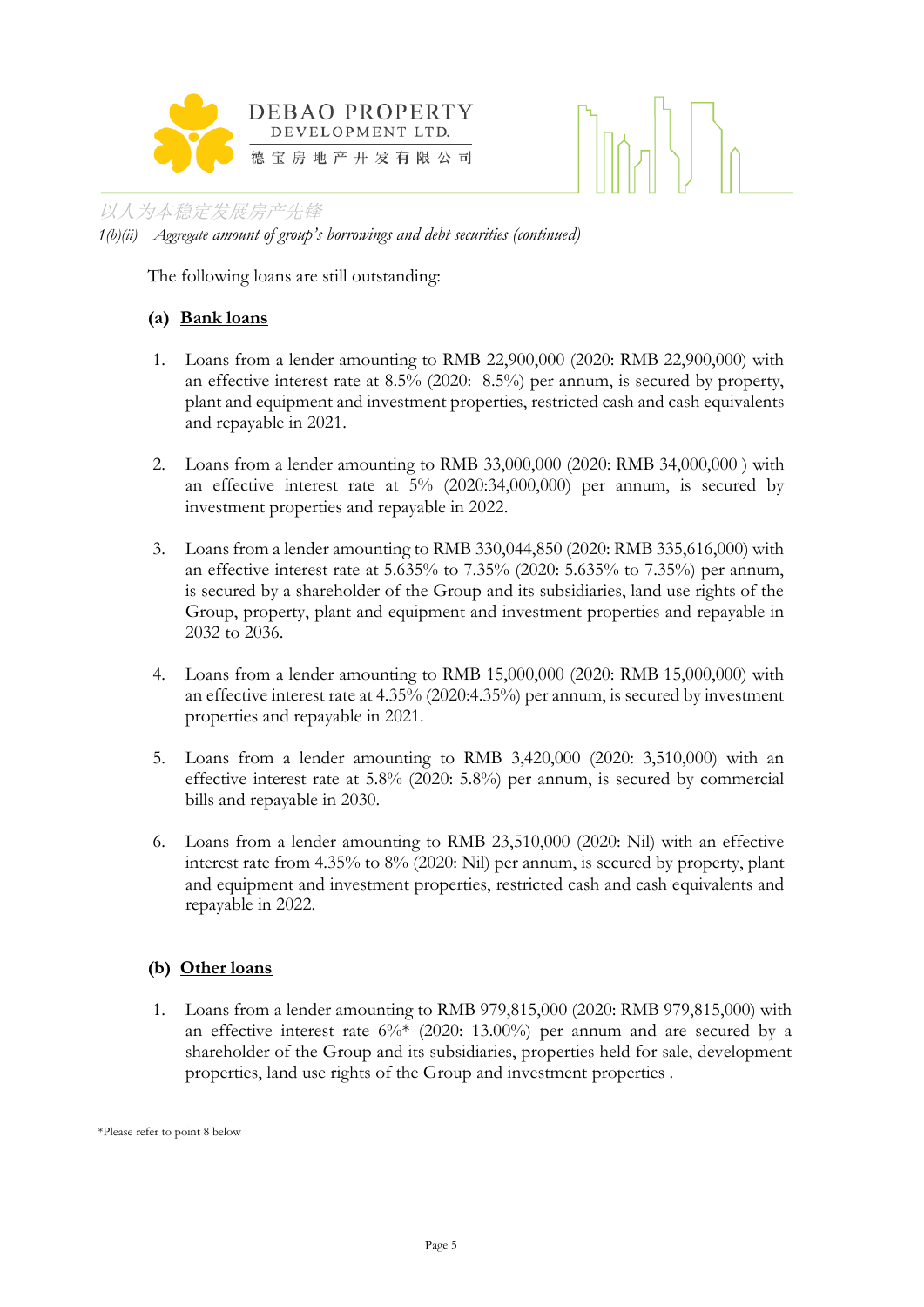

#### *1(b)(ii) Aggregate amount of group's borrowings and debt securities (continued)*

#### **(b) Other loans**

- 2. To support the Group's operating cash flows requirements, the Group obtained loans from individuals and other non-financial institutions amounting to RMB 96,500,000. These loans bore average annual interest rate from 12% to 33.6%, are secured either by a guarantee given by a subsidiary, secured over properties held for sale, land use rights or investment properties of the Group. These loans are repayable within the next twelve months.
- 3. Loan from a lender amounting to RMB 190,597,000 (2020: RMB 190,597,000) with interest rate from 4.35%\* to 18% (2020: 15% to 20%) per annum, are secured by the shares of our subsidiaries.

The Company is aware of the lower interest rate environment globally and management will take the opportunity to re-negotiate for a lower interest rate with lenders, wherever possible, to lower the Company's effective cost of debt.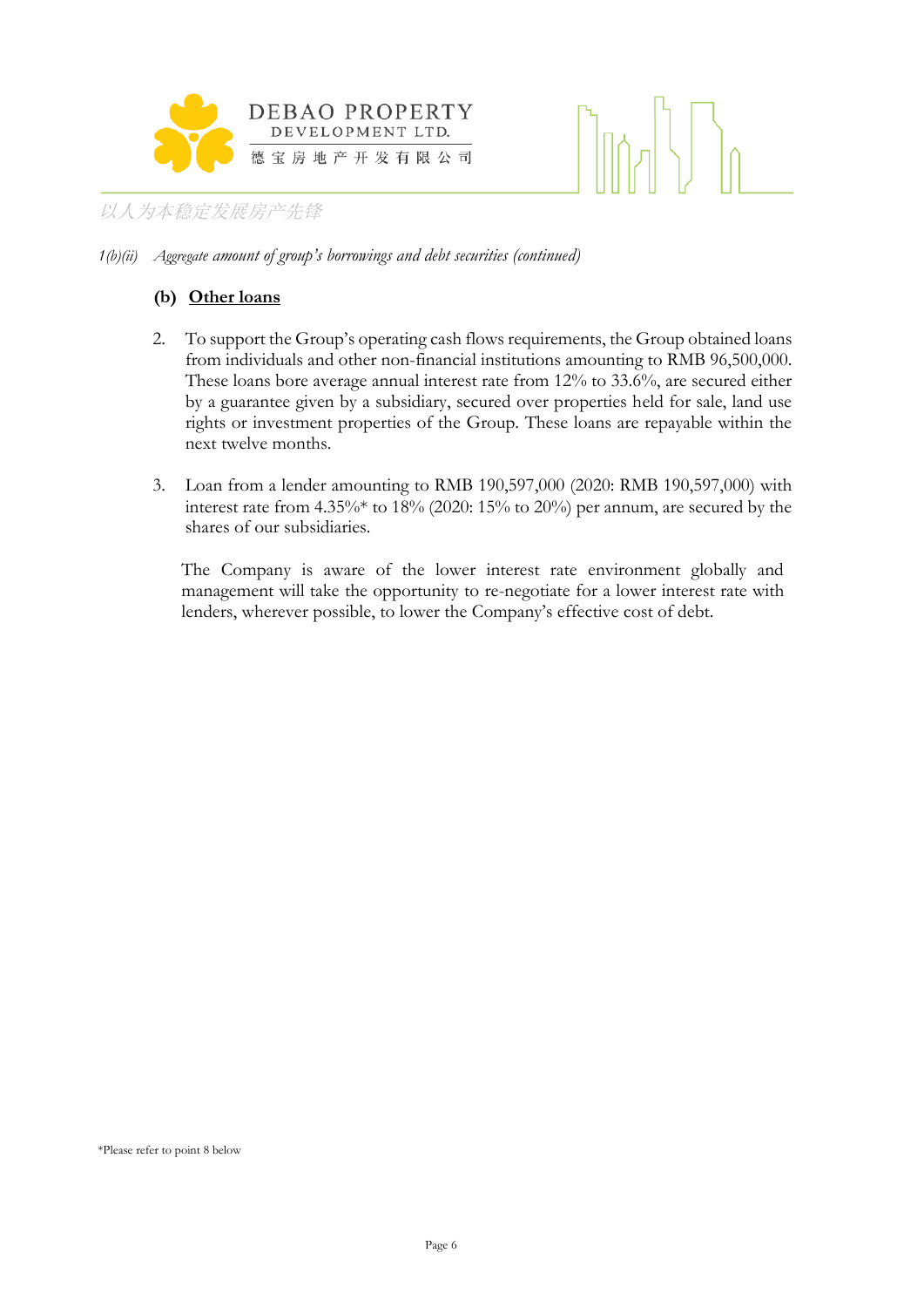

# 

# 以人为本稳定发展房产先锋

.

*1(c) A cash flow statement (for the group), together with a comparative statement for the corresponding period for the immediately preceding financial year.*

|                                                          | <b>Group CFS</b> |                |  |
|----------------------------------------------------------|------------------|----------------|--|
|                                                          | 1Q2021           | 1Q2020         |  |
|                                                          | <b>RMB'000</b>   | <b>RMB'000</b> |  |
| Cash flows from operating activities                     |                  |                |  |
| Profit after tax                                         | (12, 407)        | (52, 535)      |  |
| Adjustments for:                                         |                  |                |  |
| Income taxes expenses/(credit)                           | 639              | 923            |  |
| Depreciation and amortisation                            | 406              | 565            |  |
| Interest expense                                         | 32,597           | 54,127         |  |
| Interest income                                          | 15               | (217)          |  |
| Unrealized exchange gain                                 | (18, 753)        | (27, 335)      |  |
| Operating profit before working capital changes          | 2,497            | (24, 472)      |  |
| Trade and other receivables                              | 61,790           | (16, 851)      |  |
| Contract assets                                          | (604)            | 192            |  |
| Development properties                                   | (42,506)         | 16,235         |  |
| Property held for sales                                  | (155)            | 840            |  |
| Inventories                                              | (6)              |                |  |
| Trade and other payables                                 | 9,950            | 31,613         |  |
| Net cash from operations                                 | 30,966           | 7,557          |  |
| Interest paid                                            | (32,597)         | (54, 127)      |  |
| Interest received                                        | 15               | 217            |  |
| Income taxes paid                                        | (466)            | 251            |  |
| Net cash from (used in) operating activities             | (2,112)          | (46, 102)      |  |
|                                                          |                  |                |  |
| Cash flows from investing activities                     |                  |                |  |
| Proceeds from disposal of properties, plant and          | 467              | 107            |  |
| equipment                                                |                  |                |  |
| Proceeds from disposal (Addition) in investment          | 1,142            | (52)           |  |
| property                                                 | (1,609)          | 55             |  |
| Net cash from (used in) investing activities             |                  |                |  |
| Cash flows from financing activities                     |                  |                |  |
| Increase in fixed deposits and restricted cash           |                  | 10,000         |  |
| Prepaid leases                                           | 1,633            |                |  |
| Lease payables                                           | 777              | 1,972          |  |
| (Repayment) Drawing of bank and other loans, net         | (4,776)          | 29,602         |  |
| Net cash used in financing activities                    | (2,366)          | 41,574         |  |
| Net (decrease) increase in cash and cash equivalents     | (2,869)          | (4, 473)       |  |
| Cash and cash equivalents at the beginning of the period | 23,759           | 15,897         |  |
| Cash and cash equivalents at the end of the period       | 20,890           | 11,424         |  |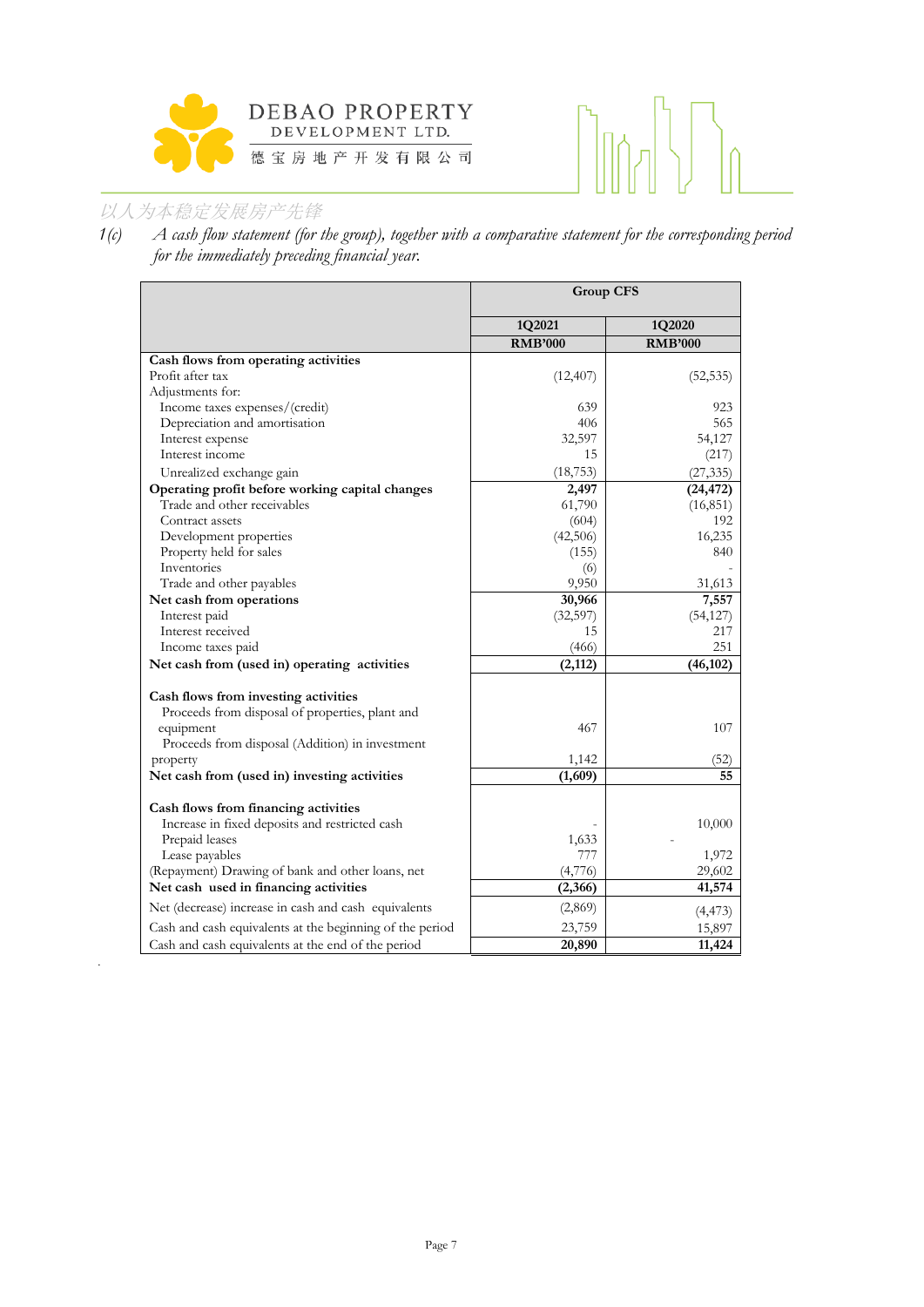



*1(d)(i) A statement (for the issuer and group) showing either (i) all changes in equity or (ii) changes in equity other than those arising from capitalisation issues and distributions to shareholders, together with a comparative statement for the corresponding period of the immediately preceding financial year.*

|                                         |                           | Group CFS                  |                           |                           |                           |                           |                           |                             |                         |
|-----------------------------------------|---------------------------|----------------------------|---------------------------|---------------------------|---------------------------|---------------------------|---------------------------|-----------------------------|-------------------------|
|                                         |                           |                            |                           |                           |                           |                           | Attributable to           |                             |                         |
|                                         |                           |                            |                           |                           |                           |                           | equity holders            | Non-                        |                         |
|                                         | <b>Share</b>              | Retained                   | Translation               | Statutory                 | Capital                   | Revaluation               | of the                    | Controlling                 |                         |
|                                         | Capital<br><b>RMB'000</b> | Earnings<br><b>RMB'000</b> | Reserve<br><b>RMB'000</b> | Reserve<br><b>RMB'000</b> | Reserve<br><b>RMB'000</b> | Reserve<br><b>RMB'000</b> | Company<br><b>RMB'000</b> | Interests<br><b>RMB'000</b> | Total<br><b>RMB'000</b> |
|                                         |                           |                            |                           |                           |                           |                           |                           |                             |                         |
| Balance as at 1 January 2020            | 909,831                   | (376,601)                  | (10, 344)                 | 23,886                    | 86,726                    |                           | 633,498                   | (32,062)                    | 601,436                 |
| Loss for the period                     |                           | (51, 014)                  |                           |                           |                           | $\overline{\phantom{0}}$  | (51, 014)                 | (1, 521)                    | (52, 535)               |
| Other comprehensive loss for the period |                           |                            | (27, 335)                 |                           |                           | $\overline{\phantom{0}}$  | (27, 335)                 |                             | (27, 335)               |
| Balance as at 31 March 2020             | 909,831                   | (427, 615)                 | (37,679)                  | 23,886                    | 86,726                    | $\overline{\phantom{0}}$  | 555,149                   | (33, 583)                   | 521,566                 |
|                                         |                           |                            |                           |                           |                           |                           |                           |                             |                         |
| Balance as at 1 January 2021            | 909,831                   | (461, 335)                 | 29,768                    | 23,886                    | 86,726                    | $\overline{\phantom{0}}$  | 588,876                   | (41,359)                    | 547,517                 |
| Loss for the period                     |                           | (9, 911)                   |                           |                           |                           | $\overline{\phantom{0}}$  | (9, 911)                  | (2,496)                     | (12, 407)               |
| Other comprehensive loss for the period |                           |                            | (18, 753)                 |                           |                           | $\overline{\phantom{a}}$  | (18, 753)                 |                             | (18, 753)               |
| Balance as at 31 March 2021             | 909,831                   | (471, 246)                 | 11,015                    | 23,886                    | 86,726                    | $\blacksquare$            | 560,212                   | (43, 855)                   | 516,357                 |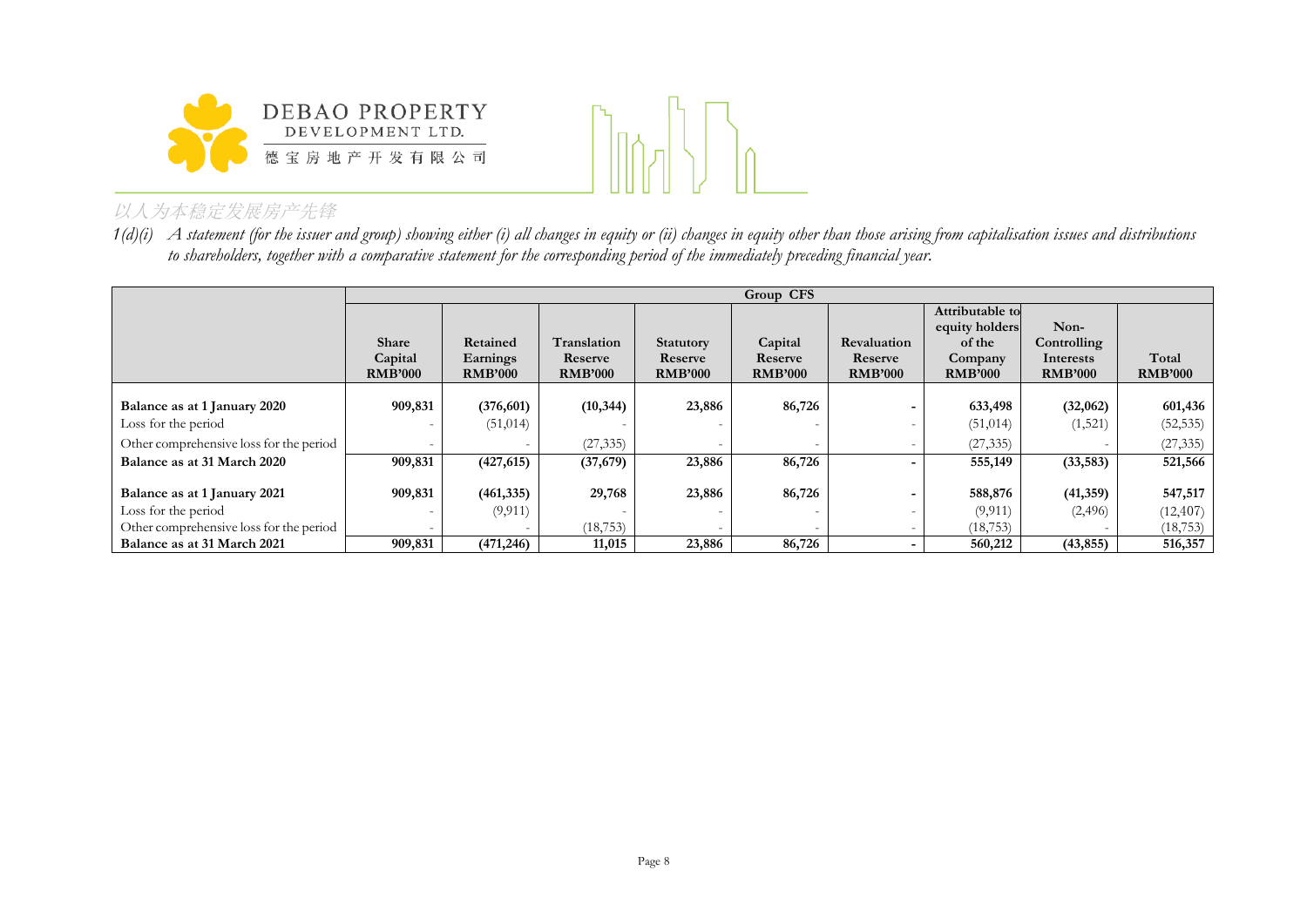



*1(d)(i) A statement (for the issuer and group) showing either (i) all changes in equity or (ii) changes in equity other than those arising from capitalisation issues and distributions to shareholders, together with a comparative statement for the corresponding period of the immediately preceding financial year (continued)*

|                                           |                          | Company               |                        |                |  |
|-------------------------------------------|--------------------------|-----------------------|------------------------|----------------|--|
|                                           | Share capital            | Accumulated<br>losses | Translation<br>reserve | Total          |  |
|                                           | <b>RMB'000</b>           | <b>RMB'000</b>        | <b>RMB'000</b>         | <b>RMB'000</b> |  |
| Balance as at 1 January 2020              | 909,831                  | (135,501)             | 47,702                 | 822,032        |  |
| Total comprehensive (loss)/profit for the |                          |                       |                        |                |  |
| period                                    | $\overline{\phantom{0}}$ | 31,156                | (32,697)               | (1, 541)       |  |
| Balance as at 31 March 2020               | 909,831                  | (104, 345)            | 15,005                 | 820,491        |  |
|                                           |                          |                       |                        |                |  |
| Balance as at 1 January 2021              | 909,831                  | (100, 262)            | 9,491                  | 819,060        |  |
| Total comprehensive loss for the period   | $\overline{\phantom{0}}$ | (1,137)               | (1, 456)               | (2, 593)       |  |
| Balance as at 31 March 2021               | 909,831                  | (101, 399)            | 8,035                  | 816,467        |  |

*1(d)(ii) Details of any changes in the company's share capital arising from rights issue, bonus issue, share buybacks, exercise of share options or warrants, conversion of other issues of equity securities, issue of shares for cash or as consideration for acquisition or for any other purpose since the end of the previous period reported on. State also the number of shares that may be issued on conversion of all the outstanding convertibles as at the end of the current financial period reported on and as at the end of the corresponding period of the immediately preceding financial year.*

Nil

*1(d)(iii) To show the total number of issued shares excluding treasury shares as at the end of the current financial period and at the end of the immediately preceding year.* 

There were no treasury shares as at 31 March 2021 and 31 December 2020 respectively.

Number of ordinary shares and share capital of our Company as at the balance sheet dates:

|                       | 31.03.2021   |         | 31.12.2020   |         |  |
|-----------------------|--------------|---------|--------------|---------|--|
|                       | No of shares | S\$'000 | No of shares | S\$'000 |  |
| Issued and fully paid | 74,999,688   | 143,750 | 74,999,688   | 143,750 |  |

*1(d)(iv) A statement showing all sales, transfers, disposal, cancellation and/or use of treasury shares as at the end of the current financial period reported on*.

Nil.

*2. Whether the figures have been audited or reviewed and in accordance with which auditing standard or practice.*

The figures have neither been audited nor reviewed by the Company's auditors.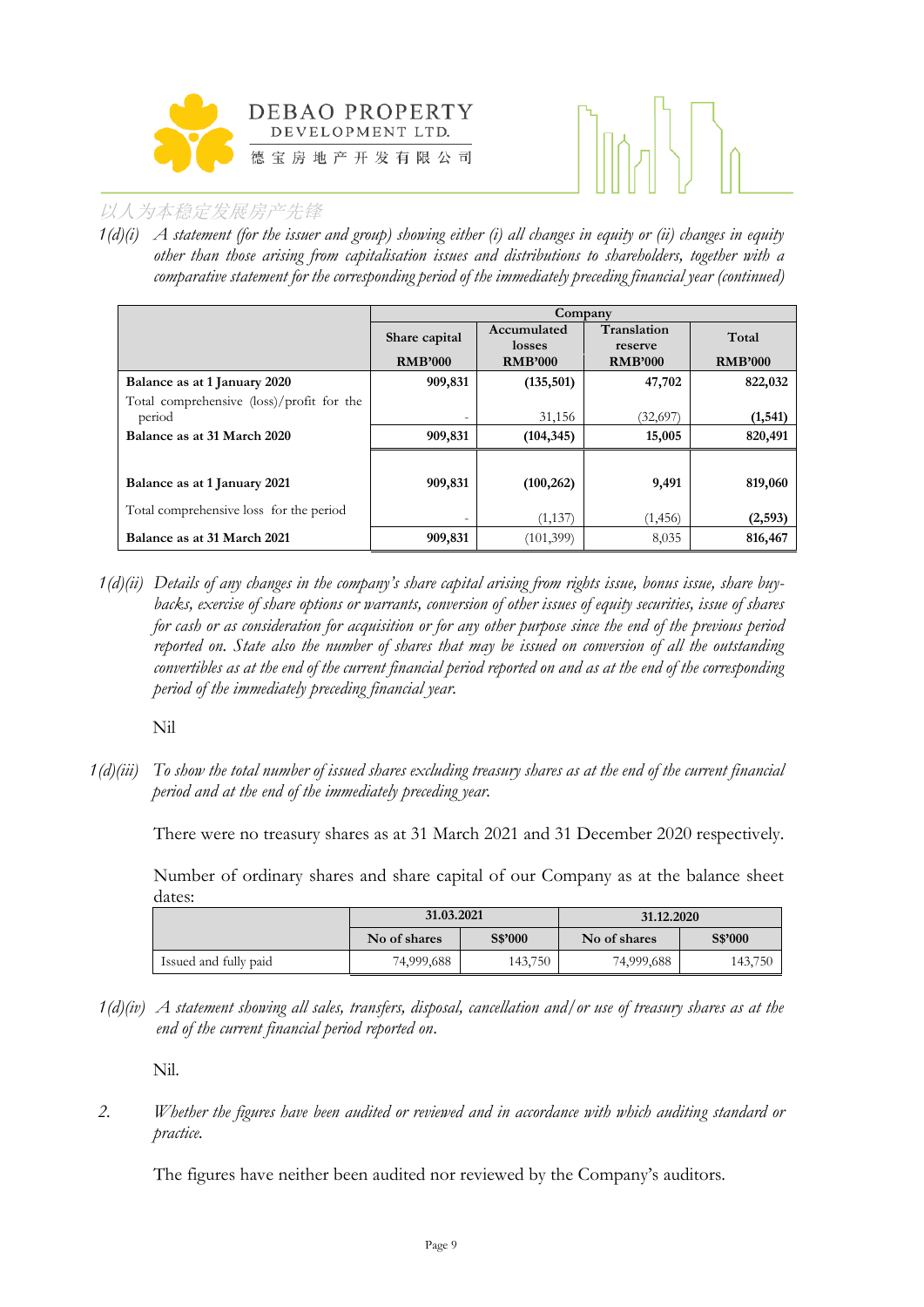



*3. Where the figures have been audited or reviewed, the auditors' report (including any qualifications or emphasis of a matter).*

Not applicable.

*3A Where the latest financial statements are subject to an adverse opinion, qualified opinion or disclaimer of opinion:-*

- *(a) Updates on the efforts taken to resolve each outstanding audit issue.*
- *(b) Confirmation from the Board that the impact of all outstanding audit issues on the financial statements have been adequately disclosed.*

*This is not required for any audit issue that a material uncertainty relating to going concern.* 

*Divestment of Profit Consortium Sdn. Bhd. ("Profit Consortium")*

This disclaimer arose mainly due to the shares sales of Profit Consortium of remaining 1% not completed before year end and thus the auditors could not ascertain whether the provision for impairment were adequate.

Debao is currently finalizing the details with potential buyers and is expected to conclude by the end of 2Q2021. When finalised, it would provide adequate information to auditors for making adequate provision for the impairments.

#### *Divestment of Poly Ritz Green (Malaysia) Sdn. Bhd. ("Poly Ritz")*

This disclaimer arose mainly due to the buyer of Poly Ritz refusing to provide auditors the books and records after transfer date.

Debao considered this issue resolved as this disclaimer will not carry forward to FY2021

*Litigation case involving key management of Foshan Nanhai Chuangxintian Hotel Management Co., Ltd. ("Chuangxintian")*

Chuangxintian is an associated company of the Group. During the period from 9 June 2020 to 17 July 2020, the directors of Chuangxintian, who were appointed by the majority shareholder (the "Majority Shareholder") of Chuangxintian, were arrested for suspect scam cases by Commercial Criminal Investigation Department of Municipal Public Security Bureau of Guangzhou City, Guangdong Province, the People's Republic of China. The cases are currently in the progress of investigations as at the date of this report.

We contacted the police in April 2021 to discuss the progress of investigation but we did not get any updates from the police.

In relation to the loan with Huarong, we are contacting Huarong on when they will commence due diligence for extension of loan. The Company will update shareholders if there are any updates on the loan arrangement.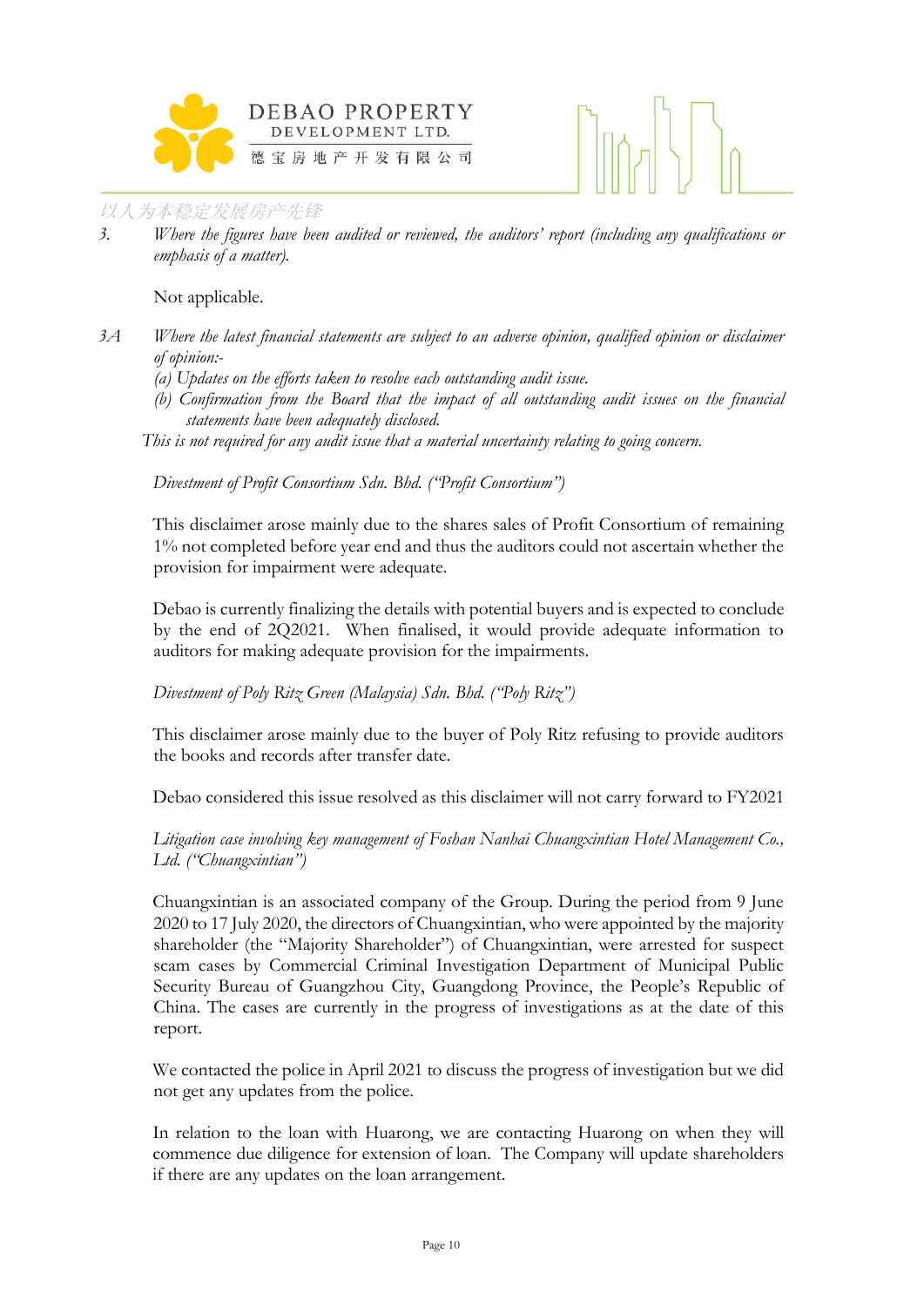



*(c) Confirmation from the Board that the impact of all outstanding audit issues on the financial statements have been adequately disclosed.* 

The Board confirms that the impact of all outstanding audit issues on the financial statements have been adequately disclosed in these financial statements.

*4. Whether the same accounting policies and methods of computation as in the issuer's most recently audited annual financial statements have been applied.*

The Group has applied the same accounting policies and methods of computation in the financial statements for the current period as compared with those used in the audited financial statements for the financial year ended 31 December 2020.

*5. If there are any changes in the accounting policies and methods of computation, including any required by an accounting standard, what has changed, as well as the reasons for, and the effect of, the change.*

Nil

*6. Earnings per ordinary share (EPS) of the group for the current financial period reported on and the corresponding period of the immediately preceding financial year, after deducting any provision for preference dividends.*

| <b>SGD</b>             | <b>Group CFS</b> |        |  |  |
|------------------------|------------------|--------|--|--|
|                        | 1Q2021           | 1Q2020 |  |  |
| Profit(Loss) Per Share |                  |        |  |  |
| Basic $(a)$            | 0.032            | (0.14) |  |  |

(a) Earnings per share has been computed based on the issued and paid-up ordinary shares capital of 74,999,688 shares using exchange rate 4.85 for RMB vs SGD. Please refer to item 1(d)(iii).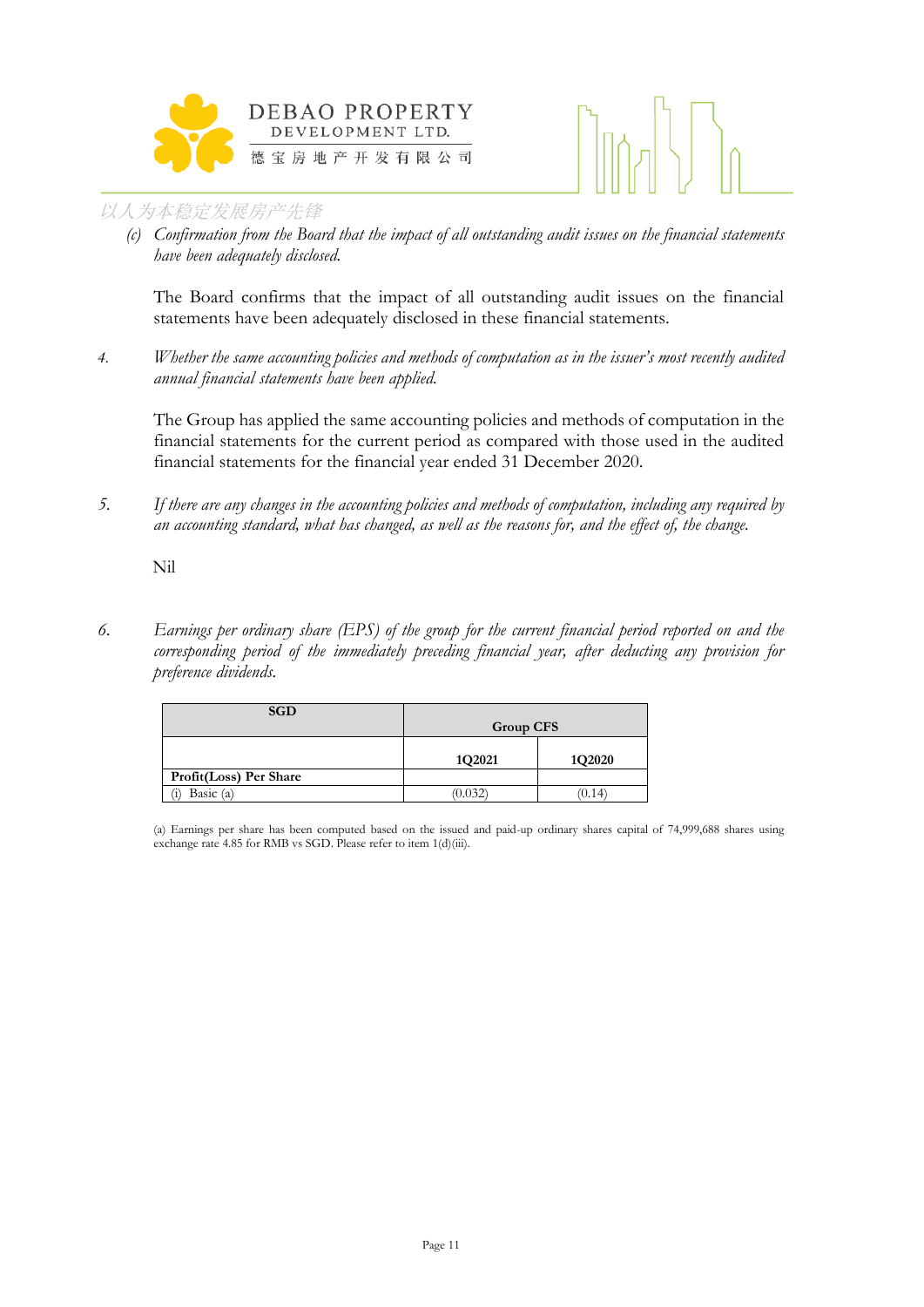



*7. Net asset value (for the issue and group) per ordinary share based on issued share capital of the issuer at the end of the (a) current period reported on and (b) immediately preceding financial year.*

| <b>RMB</b>                                                                                          | Group      |            | Company    |            |  |
|-----------------------------------------------------------------------------------------------------|------------|------------|------------|------------|--|
|                                                                                                     | 31.03.2021 | 31.12.2020 | 31.03.2021 | 31.12.2020 |  |
| Net asset value per<br>ordinary share based on<br>issued share capital at<br>end of financial year* | 6.88       | 7.30       | 10.89      | 10.92      |  |

\* Net asset value per share has been computed based on the issued and paid-up ordinary shares capital of 74,999,688 shares. Please refer to item  $1(d)(iii)$ 

- *(a) any significant factor that affected the turnover, costs and earnings of the group for the current financial period reported on, including (where applicable) seasonal or cyclical factors; and*
- *(b) any material factors that affected the cash flow, working capital, assets or liabilities of the group during the current financial period reported on.*

#### **Income statement**

#### **Revenue**

The Group's revenue increased by RMB 55.9 million, or 144%, from RMB 38.8 million in 1Q2020 to RMB 94.8 million in 1Q2021. The increase in property sales by RMB 25.7 million was mainly due to increased sales in Bay One and the increase in construction revenue by RMB 30.0 million which was mainly due to new construction works awarded by other PRC property developers.

#### **Cost of Sales and Gross Profit**

The Group's cost of sales increased by RMB 34.5 million, or 90.9%, from RMB 25.1 million in 1Q2020 to RMB 59.7 million in 1Q2021. This was mainly due to an increase in properties cost and construction cost which are in line with the increase in properties sales and construction revenue.

Our overall gross profit margin increased from 35.1% in 1Q2020 to 36.9% in 1Q2021, as a result of the product mix.

*<sup>8.</sup> A review of performance of the group, to the extent necessary for a reasonable understanding of the group's business. It must include a discussion of the following:*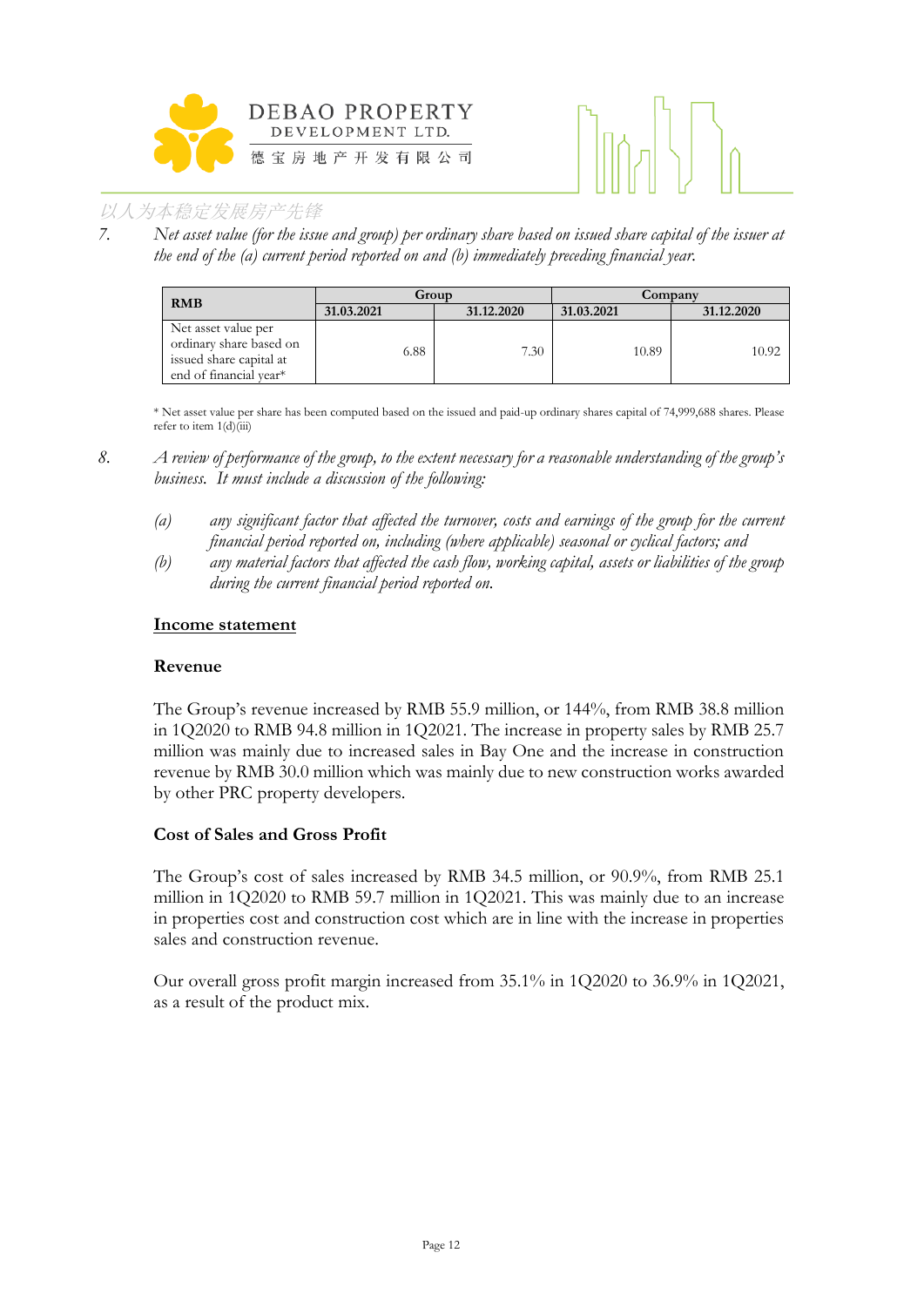



*8. A review of performance of the group, to the extent necessary for a reasonable understanding of the group's business. It must include a discussion of the following (continued):*

#### **Other Income (Expenses), net**

Other income mainly includes interest income, miscellaneous expenses, surcharge income from property management services and other miscellaneous income offset by interest and other miscellaneous expenses. The increase in other miscellaneous expenses is mainly due to the one-off maintenance expenses for the properties for rental.

#### **Selling and Distribution Expenses**

Selling expenses primarily include staff cost, advertising and promotion expenses, sales commissions, sales offices rental expenses and maintenance costs.

The selling and distribution expenses increased by RMB 1.6 million in 1Q2021 as compared to the previous corresponding period. The increase in selling and distribution expenses in 1Q2021 were due mainly to expenses incurred in marketing of the "Bay One" development project.

#### **Administrative Expenses**

Administrative expenses comprise various expenses such as salaries and staff-related expenses, utilities, depreciation charges for building and office equipment, telecommunication expenses, professional fees, travelling expenses and other general office overheads expenses.

Administrative expenses decreased by RMB 0.8 million or 7.0% from RMB 11.6 million in 1Q2020 to RMB 10.7 million in 1Q2021. It was mainly attributable to the Group's continuing efforts to control the salary and bonus expenses.

#### **Finance Costs**

Finance cost, net of capitalised interest, recorded a RMB 32.6 million in  $1Q2021$ , while recorded a RMB54.1 million in 1Q2020. It is mainly due to the Group's remained loans with lower interest rate in 1Q2021. For loans from Huarong and Binhai which matured but not yet required to repay yet, we used the best lending rate as the law in Hong Kong and PRC required, which is 6% p.a. and 4.35% p.a. respectively and is lower than its original interest rate which makes the finance cost in 1Q2021 lower than 1Q2020.

#### **Depreciation**

Depreciation relates to the depreciation charge on our properties, plant and equipment.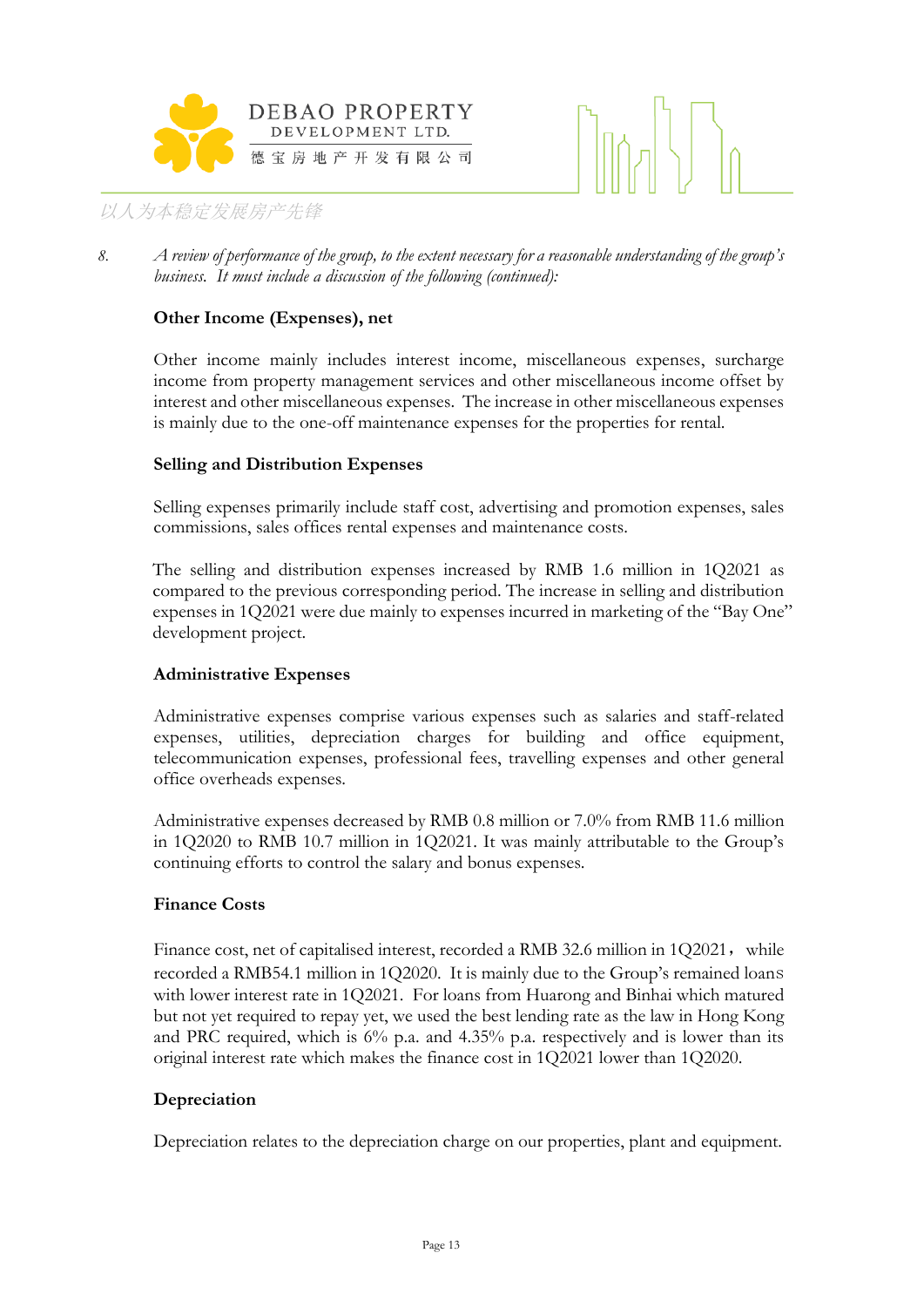



*8. A review of performance of the group, to the extent necessary for a reasonable understanding of the group's business. It must include a discussion of the following (continued):*

#### **Income Tax Expenses**

Income tax includes statutory enterprise income tax and land appreciation tax ("**LAT**"). The increase is mainly due to the increase in revenue.

#### **Currency Translation Difference**

The Group has overseas subsidiaries in Hong Kong, Malaysia and Singapore. The translation differences arose from the difference in exchange rates on overseas assets and liabilities. The major components that caused translation difference (1) USD loan amounting to USD 150 million; (2) investment properties and development properties in Malaysian Ringgit; and (3) Other assets and liabilities in overseas currencies.

The currency translation gains in 1Q2021 is mainly due to the appreciation of RMB against MYR and SGD which led to loss in Malaysia and Singapore assets, offset by the appreciation of RMB against USD which resulted in translation gain in our USD loan and liabilities.

#### **Net Loss**

The Group recorded a net loss of RMB 12.4 million in 1Q2021, compared to a net loss of RMB 52.5 million in 1Q2020.

#### **Statement of Financial Position as at 31 Mar 2020**

#### **Current Assets**

Current assets comprise mainly development properties, cash and bank balances, restricted cash and cash equivalents, property held for sales and trade and other receivables. Current assets amounted to approximately RMB 1,558 million in 1Q2021 compared to approximately RMB 1,580 million in FY2020.

The largest components of our current assets were development properties, property held for sales and trade and other receivables, which stood at RMB 1,451 million, as compared to RMB 1,488 million in FY2020.

Development properties, which include the cost of land, interest capitalised, and related costs, accounted for approximately RMB 1,055 million compared to RMB 1,012 million a year ago.

The Group's property held for sales increased by RMB 0.2 million, from RMB 27.3 million in FY2020 to RMB 27.5 million in 1Q2021.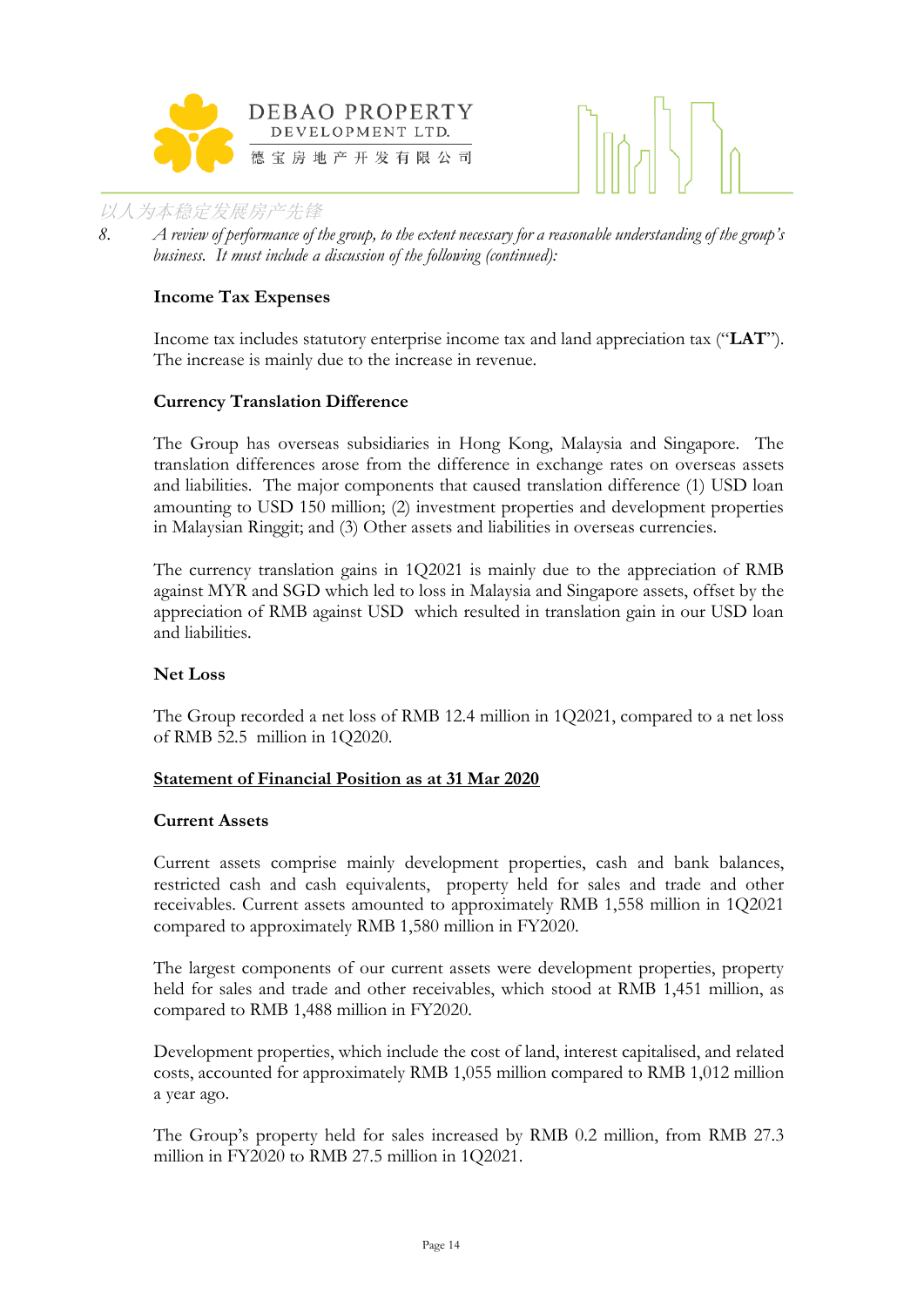



*8. A review of performance of the group, to the extent necessary for a reasonable understanding of the group's business. It must include a discussion of the following (continued):*

Trade and other receivables stood at approximately RMB 386.2 million, which decreased by 61.8 million compared to RMB 448.0 million in FY2020. The decrease is mainly due to the increase in collection of the remaining proceeds after the purchaser have arranged their mortgages.

The Group's Net Working Capital (Current Assets- Current Liabilities) is negative largely due to the current loans which are payable in the next 12 months. Accordingly, the Group is in negotiations with the lenders to refinance the loan(s) as appropriate.

#### **Non-current assets**

Non-current assets comprise mainly property, plant and equipment and investment properties. The amount stood at RMB 2,226.7 million compared to 2,230.3 million as at end of FY2020.

The net book value of investment properties was approximately RMB 2,192.5 million. These are held to generate rental income and/or for capital appreciation. Our investment properties comprise mainly of our Debao Hotel Complex together with the adjacent land and underground carparks, commercial premises located in Debao Garden and Jiangnan Mingju, carparks located in Debao Garden, Tianjin Boulevard buildings and Sihui City Mall.

The Group will engage a licensed valuer to perform a valuation appraisal of its properties as part of the FY2020 audit.

#### **Current liabilities**

Trade and other payables, which mainly comprise amounts payable to contractors and suppliers and advance receipts from property development sales, stood at approximately RMB 706.9 million, approximately 2.1% lower than RMB 721.9 million as at 31 December 2020. The decrease in trade and other payables was mainly due to the due to payment for construction works.

#### **Bank and Other Loans**

Please refer to item 1(b)(ii).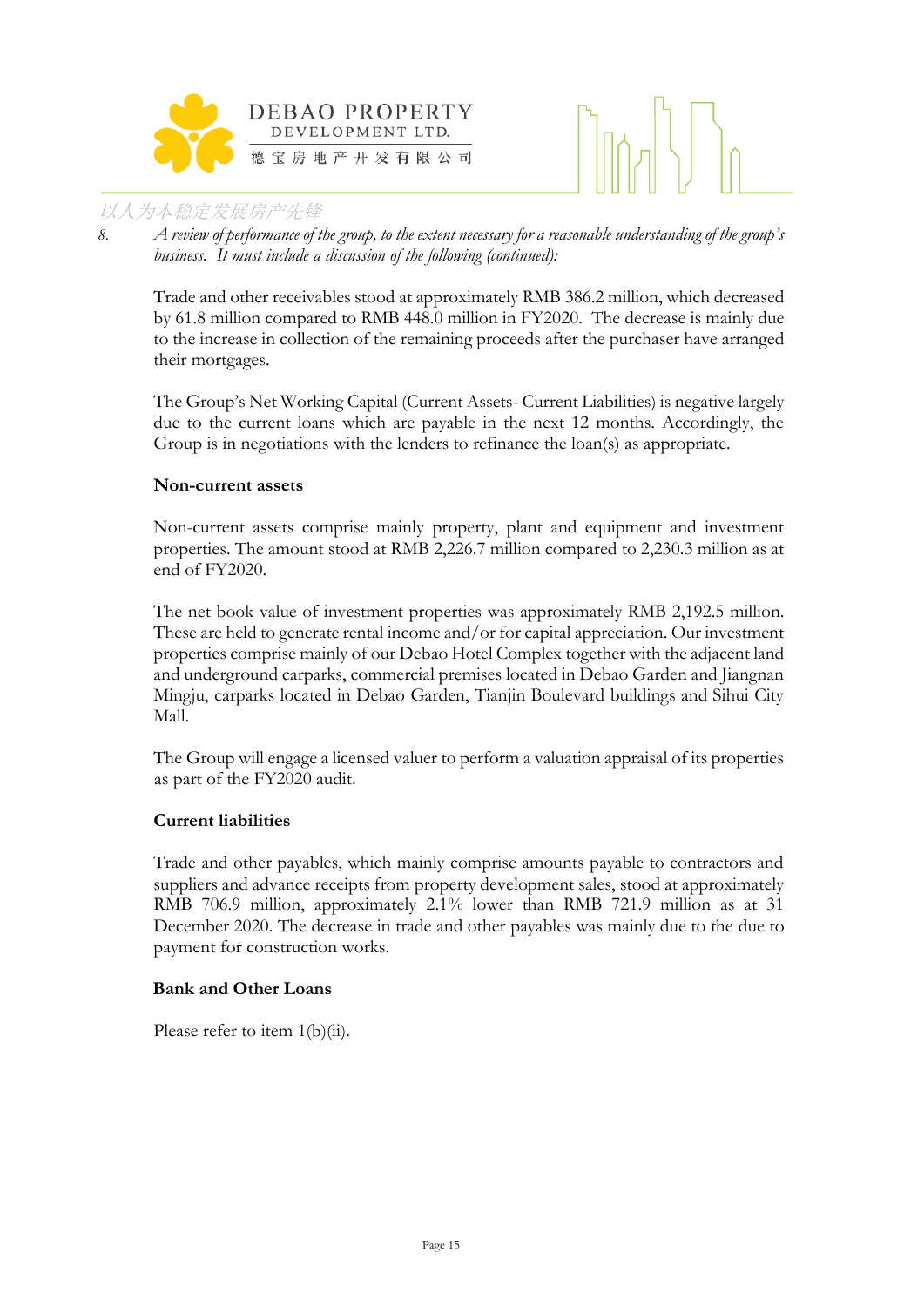

*8. A review of performance of the group, to the extent necessary for a reasonable understanding of the group's business. It must include a discussion of the following (continued):*

#### **Shareholders' equity**

Equity is comprised of share capital, translation reserve, non-controlling interest and retained earnings. The non-controlling interest pertains to

- a) 32% shareholding held by the minority interest in a PRC subsidiary, Guangxi Hezhou De Neng Mining Co., Ltd;
- b) 42.2% shareholding held by the minority interest in a PRC subsidiary, Tianjin Hotel Street Co., Ltd;
- c) 60% shareholding held by the minority interest in a PRC subsidiary, Foshan Nanhai Chuang Xin Tian Hotel Management Co., Ltd;
- d) 19% shareholding held by the minority interest in a PRC subsidiary, Sihui Debao Jiangnan Mingju Property Development Co.,Ltd; and

Shareholders' equity amounted to RMB 516.3 million, representing a decrease of RMB 31.2 million from RMB 547.5 million at 31 December 2020 due to the loss and the translation gain incurred in this period.

#### **Cash flow statement**

The Group has a net cash outflow in operating activities of RMB 2.1 million in 1Q2021, which comprise operating cash inflows before movements in working capital of RMB 2.5 million, in addition to net working capital generated from operations of RMB 28.5 million and adjusted by net use of finance cost and interest received as well as income tax of approximately RMB 33.1 million. The net working capital outflows were mainly due to net cash outflow by interest paid, and the increase in development properties offset by the working capital inflows of trade and other receivables during the current reporting period.

The net cash inflow in investing activities is RMB 1.6 million.

The Group recorded a net cash outflow in financing activities of RMB 2.3 million during 1Q2021. This was mainly due to the repayment in bank loans.

With the above, the Group has recorded a net decrease in cash and cash equivalents of RMB 2.9 million for 1Q2020.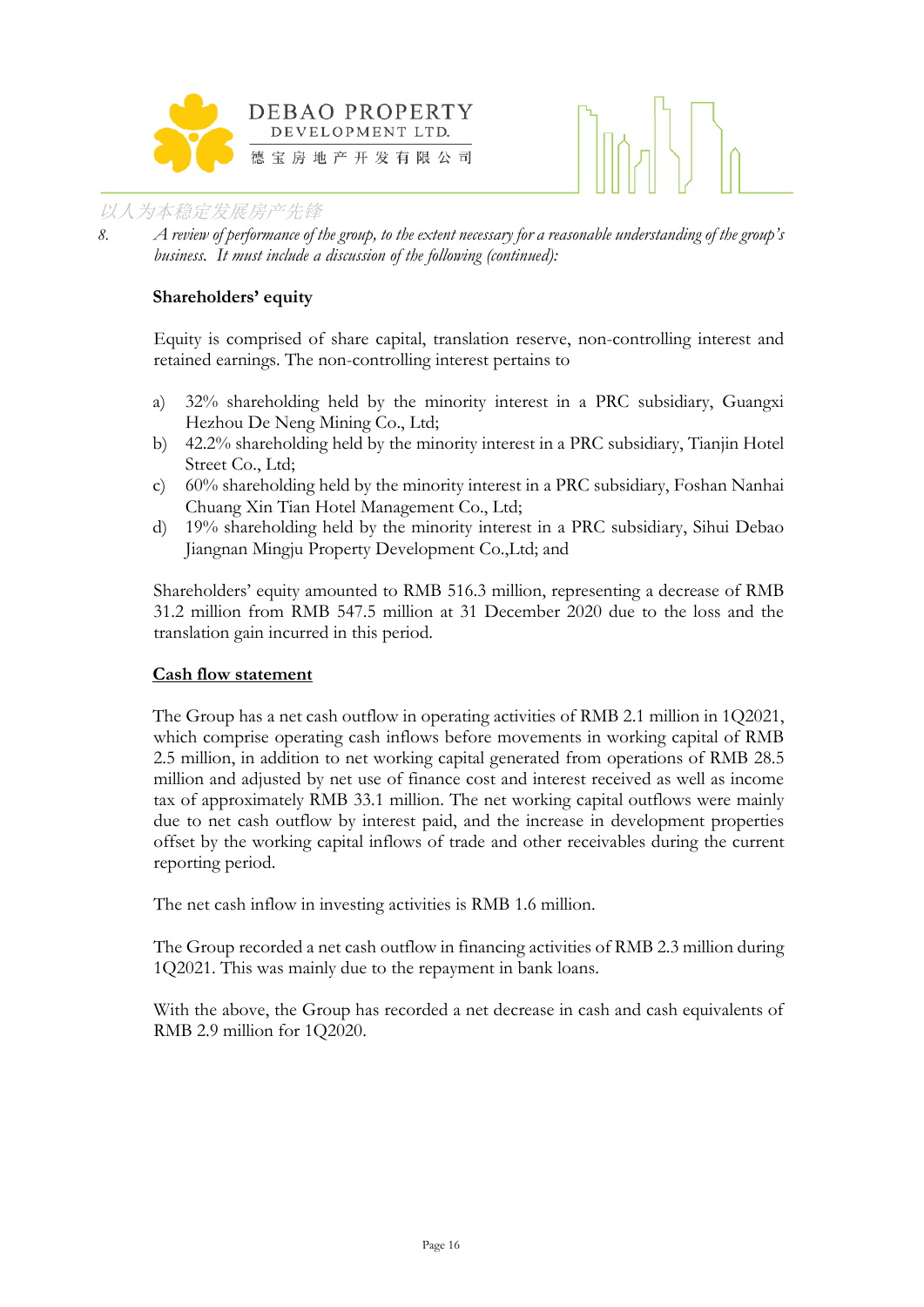



*9. Where a forecast, or a prospect statement, has been previously disclosed to shareholders, any variance between it and the actual results.*

The results are in line with the general prospect statement which was previously disclosed to shareholders in the results announcement for the financial year ended 31 December 2020.

*10 A commentary at the date of the announcement of the significant trends and competitive conditions of the industry in which the group operates and any known factors or events that may affect the group in the next reporting period and the next 12 months.*

#### **Market Outlook**

As a result of the Government's policy to curb speculation, the property average selling price has stabilised. Transaction volumes are largely in-line with 3.2 million sqm in 1Q2021 vs. 4.2 million sqm in 4Q2020.

#### **Project Updates**

#### **Projects in Malaysia**

1. Project Imbi ("The Landmark")

The Landmark is a development project of twin residential towers. The towers are located in the CBD of Kuala Lumpur, opposite Tun Razak Exchange. Each tower consists of 73 floors and there are 1338 high-end service apartments in total. The towers have 2 swimming pools, a library, a mini golf park, a BBQ area, sky park and butler services to its residents. It also has a skyline restaurant to provide high end catering for its residents and the general public. We are concentrating our efforts in the completion of Bay ONE project first and expect to continue the development of Imbi project in FY2020 onwards.

2. Project Kuchai Lama

It is a development project which consists of 4 apartment towers with 1128 mid class service apartments and 1948 car park lots. It is located in Kuchai Lama which is approximately 14 km from the center of Kuala Lumpur. The project has yet to commence.

Malaysia is now under strict Movement Control Order and we will closely monitor the situation. The Company will update shareholders if there are any updates on the projects in Malaysia.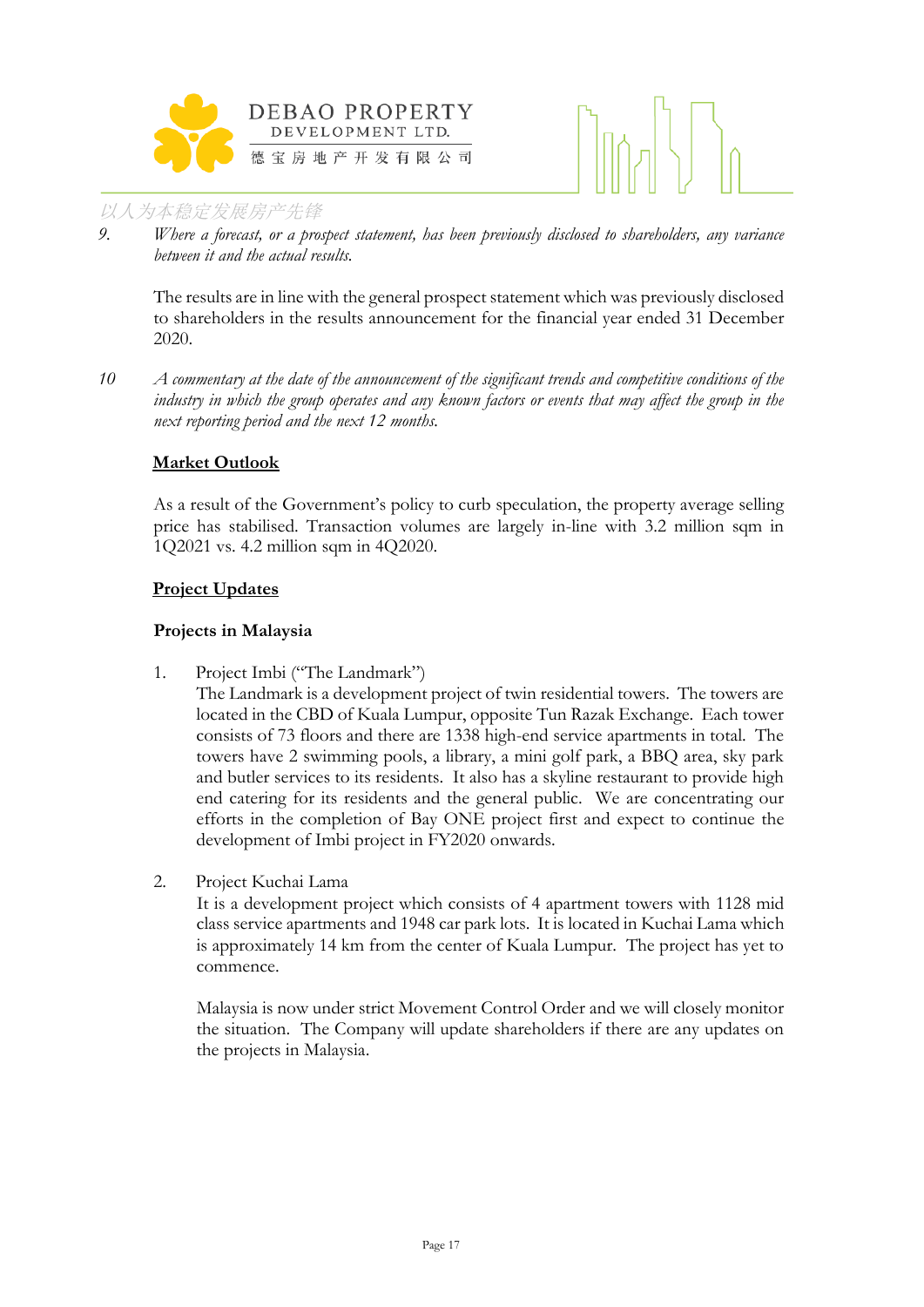



*10 A commentary at the date of the announcement of the significant trends and competitive conditions of the industry in which the group operates and any known factors or events that may affect the group in the next reporting period and the next 12 months (continued).*

#### **Projects in China**

3. Tianjin Boulevard

A development project which consists of a hotel and a shopping mall. Total redevelopment area is approximately 40,000 sq meters. All redevelopment work has been completed. The Tianjin Boulevard project is expected to generate rental income till 2032.

4. Bay One

A residential and shopping mall development project comprising 4 tower apartments each of 20 floors and 1 tower of hotel and apartments. The project consists of 1778 apartments with 4 blocks of street style commercial blocks and 739 car parks. The towers are located in a Tier 4 city Sihui.

The accumulated sales/pre-sales (See Note 2 below) status of our projects as at 31 March 2021 are as follows:

| Projects                       | Sales/Pre-sales<br>Value - RMB'000 | Sales/Pre-sales<br>$GFA - Sqm$ | Approximate<br>$ASP/Sq m -$<br><b>RMB</b> | Estimated<br>Percentage of<br>Completion |
|--------------------------------|------------------------------------|--------------------------------|-------------------------------------------|------------------------------------------|
| The Landmark-Malaysia          | 69,455                             | 2,255                          | 30,800                                    | 10%                                      |
| Jin Long Garden-South Zone     | 853,234                            | 87,363                         | 9.767                                     | 100%                                     |
| Jiangnan Mingju Phases 5 and 6 | 1,003,515                          | 146,595                        | 6,845                                     | 100%                                     |
| Sihui City Mall                | 377,480                            | 58,229                         | 6,483                                     | 100%                                     |
| Sihui Bay One                  | 279,693                            | 34,389                         | 8,133                                     | 58%                                      |
| Total                          | 2,583,377                          | 328,831                        | 7,856                                     | NA                                       |

The sales/pre-sales (See Note 2 below) of our projects for 1Q2021 are as follows:

| Projects                       | Sales/Pre-sales<br>Value - RMB'000 | Sales/Pre-sales<br>$GFA - Sqm$ | Approximate<br>$ASP/Sq$ m $-$<br><b>RMB</b> | Estimated<br>Percentage of<br>Completion |
|--------------------------------|------------------------------------|--------------------------------|---------------------------------------------|------------------------------------------|
| The Landmark-Malaysia          |                                    |                                |                                             | 10%                                      |
| Jin Long Garden - South Zone   | -                                  |                                |                                             | 100%                                     |
| Jiangnan Mingju Phases 5 and 6 | $\overline{\phantom{0}}$           |                                |                                             | 100%                                     |
| Sihui City Mall                |                                    |                                |                                             | 100%                                     |
| Sihui Bay One                  | 42,669                             | 4.974                          | 8,578                                       | 58%                                      |
| Total                          | 42,669                             | 4,974                          | 8,578                                       | <b>NA</b>                                |

Notes

<sup>(1)</sup> Source from Bureau of Housing and Urban-Rural Development of Foshan (http://fszj.foshan.gov.cn/zwgk/zdxxgk/fdcsc/sjtj/).

<sup>(2)</sup> Sales/pre-sales with certainty on receipt of purchase consideration, including those not ready for handover or key collections.

<sup>(3)</sup> The Landmark Malaysia was previously known as Imbi project.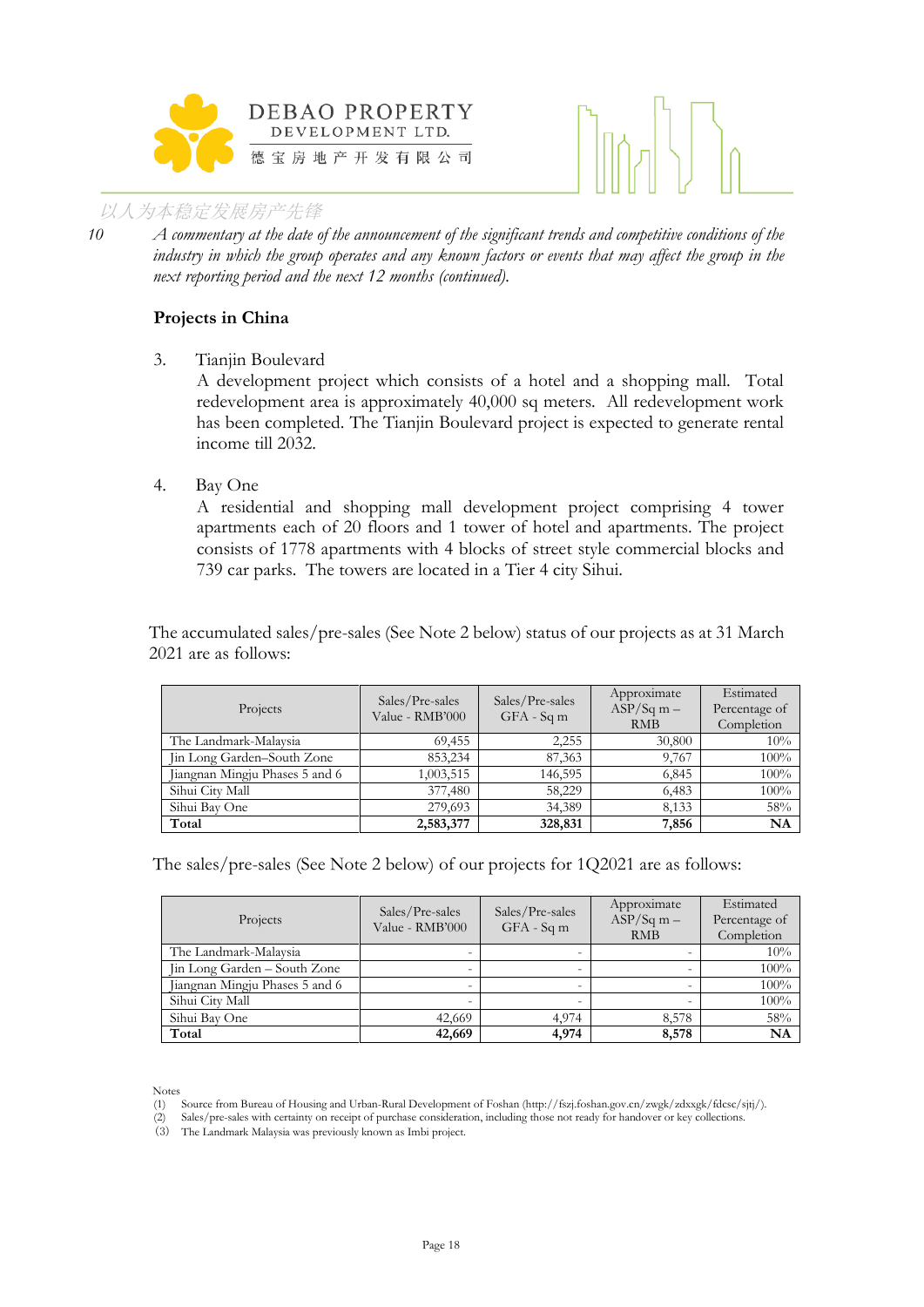

#### 以人为本稳定发展房产先锋 *11. Dividend*

*(a) Current Financial Period Reported on*

No dividend is proposed as the Company is loss making for the year.

*(b) Corresponding Period of the Immediately Preceding Financial Year*

None.

*(c) Date payable*

Not applicable.

*(d) Books closure date*

Not applicable.

*12. If no dividend has been declared/recommended, a statement to that effect.*

The Group recorded a net loss for 1Q2021.

*13. Interested Person Transactions*

|                                         | Aggregate value of all interested<br>person transactions during the<br>financial period under review<br>(excluding transactions less than<br>S\$100,000 and transactions<br>conducted under shareholders'<br>mandate pursuant to Rule 920) | Aggregate value of all interest<br>person transactions conducted<br>under shareholders' mandate<br>pursuant to Rule 920 (excluding<br>transaction less than \$\$100,000) |
|-----------------------------------------|--------------------------------------------------------------------------------------------------------------------------------------------------------------------------------------------------------------------------------------------|--------------------------------------------------------------------------------------------------------------------------------------------------------------------------|
| Name of interested person               | 102021                                                                                                                                                                                                                                     | 102021                                                                                                                                                                   |
| $\chi$ hong Yu $\chi$ in <sup>(1)</sup> | S\$ 172,052 <sup>(2)</sup>                                                                                                                                                                                                                 |                                                                                                                                                                          |
| Yuan Le Sheng <sup>(3)</sup>            | S\$ 30,150 <sup>(4)</sup>                                                                                                                                                                                                                  |                                                                                                                                                                          |

Notes:

(1) Mr. Zhong Yu Xin is the brother of our Executive Director and CEO, Mr. Zhong Yu Zhao.

(2) Lease of Debao Hotel.

(3) Mr. Yuan Le Sheng is the father of our Executive Director, Mr. Yuan Jia Jun and the Company's controlling shareholder

Consultancy fee

#### BY ORDER OF THE BOARD

Zhong Yu Zhao Executive Director and CEO 14 May 2021